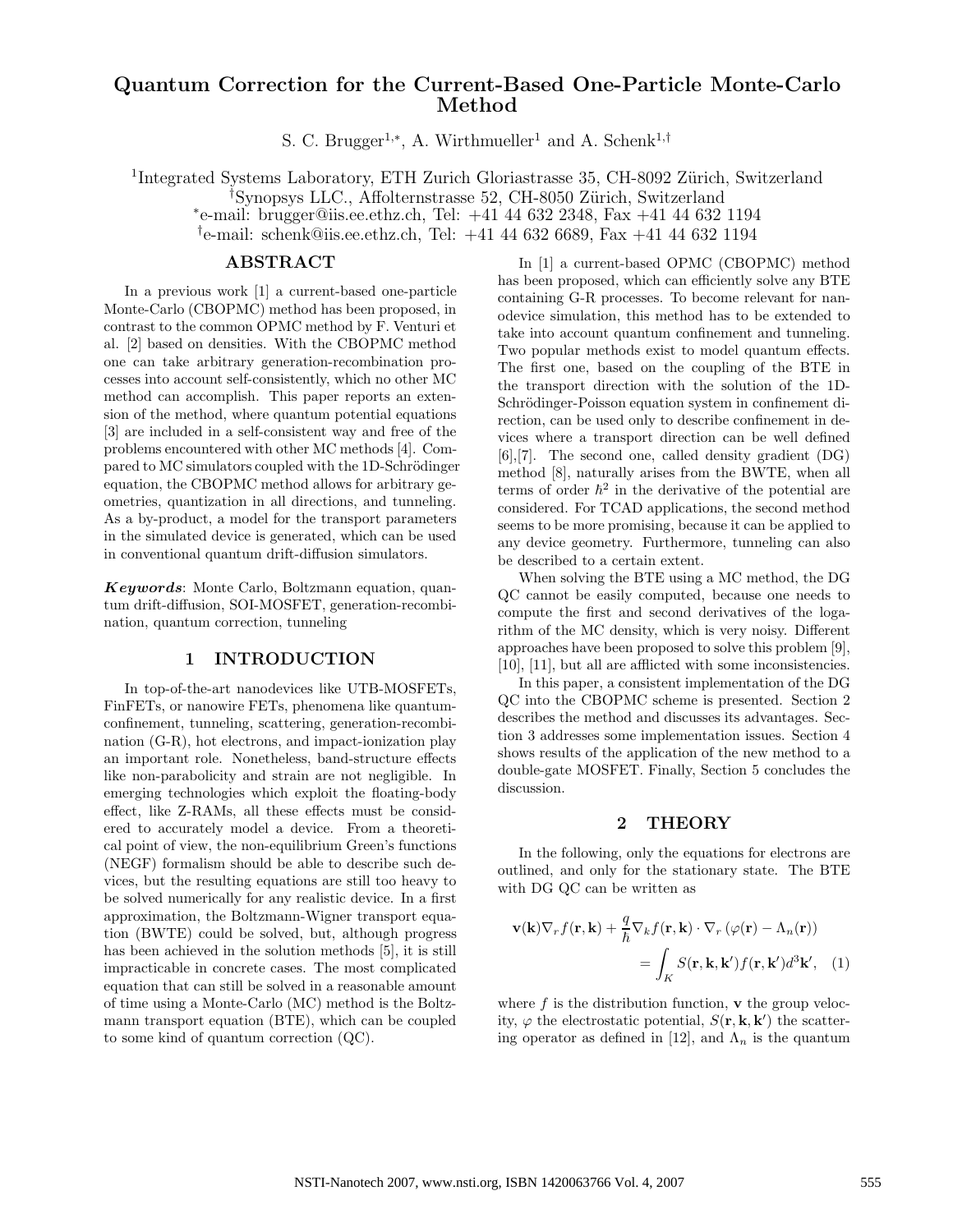potential (QP). The QP is defined by the following equation which contains a DG:

$$
\Lambda_n(\mathbf{r}) := -\frac{\gamma_n \hbar^2}{12m} \left\{ \nabla_r^2 \log \left( n(\mathbf{r}) \right) + \frac{1}{2} \left( \nabla_r \log \left( n(\mathbf{r}) \right) \right)^2 \right\},\tag{2}
$$

where  $n(\mathbf{r})$  is the density, log the natural logarithm, m the free electron mass, and  $\gamma_n$  a fit parameter. By multiplying and integrating (1) with the velocity moment of the inverse scattering operator (ISO)  $S_{\mathbf{v}}^{-1}$  [13], an exact generalized drift-diffusion (GDD) equation can be written

$$
q\left(\nabla_r^T\left(\mathbf{D}^T(\mathbf{r})n(\mathbf{r})\right)\right)^T - qn(\mathbf{r})\mu(\mathbf{r})\nabla_r\left(\varphi(\mathbf{r}) - \Lambda_n(\mathbf{r})\right) \\
= \mathbf{J}_n(\mathbf{r}), \quad (3)
$$

where  $J_n(r)$  is the current density,  $\mu(r)$  the mobility tensor defined as

$$
\mu_{ij}(\mathbf{r}) := \frac{q}{n(\mathbf{r})\hbar} \int_K S_{v_i}^{-1}(\mathbf{r}, \mathbf{k}) \partial_{k_j} f(\mathbf{r}, \mathbf{k}) d^3 \mathbf{k}, \qquad (4)
$$

and  $\mathbf{D}(\mathbf{r})$  the diffusivity tensor defined as

$$
D_{ij}(\mathbf{r}) := -\frac{1}{n(\mathbf{r})} \int_K S_{v_i}^{-1}(\mathbf{r}, \mathbf{k}) v_j(\mathbf{k}) f(\mathbf{r}, \mathbf{k}) d^3 \mathbf{k}.
$$
 (5)

As soon as  $\Lambda_n$  is known, Eq. (1) can be solved using standard MC methods. Different methods have been developed to compute  $\Lambda_n$ . The simplest one consists in directly plugging the MC density  $n_{MC}$  into (1) [14]. This is, however, not optimal, because  $n_{MC}$  is usually very noisy and, therefore, difficult to differentiate numerically [4]. Ferry et al. [9] proposed to fold the electrostatic potential with a Gaussian and proved that the first term on the rhs of (2) is approximatively recovered. The second term, however, is not properly reproduced, and the two approaches result in different density profiles [15], the DG method being the nearest to the full Poisson-Schrödinger solution. Tang et al. [4], [11] derived an expression for the rhs of (2) which only depends on the electrostatic potential, but their formulation is only valid at thermodynamic equilibrium and cannot be extended to the non-equilibrium case.

The idea of the CBOPMC approach is to solve the Poisson equation coupled to (3) and (2) for given  $\mu(\mathbf{r})$ and  $\mathbf{D}(\mathbf{r})$ . By doing so, the quantum potential  $\Lambda_n$  is part of the solution and its extraction is thus trivial. This approach is called MC generalised quantum drift-diffusion (MC-GQDD) method, because the equations (3) and (2) are formally analog to the usual QDD equations, the only differences being that mobility and diffusivity are tensors extracted from a frozen-field MC solution of the BTE [1] and that the Einstein relation is not assumed. The main advantage of this approach is that the QP  $\Lambda_n$ is a direct solution of the system of equations and, therefore, doesn't need to be extracted from the MC density

 $n_{MC}$  or by any other approximative method. Another advantage is that by each iteration, the density, the electric field, and the QP are consistent. Furthermore, as the transport parameters (TPs) are generated by the MC simulation for each iteration, a transport model for the device is automatically produced.

### 3 NUMERICS

To solve the Poisson equation coupled to (3) and (2), the electrostatic potential  $\varphi$ , the quasi-Fermi potential  $\psi_n$ , and the QP  $\Lambda_n$  are chosen as solution variables. The quasi-Fermi potential is unequivocally defined by the constitutive equation

$$
n(\mathbf{r}) =: n_i(\mathbf{r}) \exp(\beta(\varphi(\mathbf{r}) - \psi_n(\mathbf{r}) - \Lambda_n(\mathbf{r}))), \qquad (6)
$$

where  $n_i(\mathbf{r})$  is the local intrinsic density and  $\beta := \frac{k_B T}{q}$ . Putting (6) in (2) gives

$$
\Lambda_n(\mathbf{r}) := -\frac{\gamma_n \hbar^2 \beta}{12m} \{ \Delta \left( \varphi(\mathbf{r}) - \psi_n(\mathbf{r}) - \Lambda_n(\mathbf{r}) \right) + \frac{\beta}{2} \left( \nabla_r (\varphi(\mathbf{r}) - \psi_n(\mathbf{r}) - \Lambda_n(\mathbf{r})) \right)^2 \}.
$$
 (7)

Eq. (7) is then solved everywhere in the device, i.e. in the semiconductor and insulator parts, using a finiteelement method. Dirichlet boundary conditions are assumed only on semiconductor contacts, otherwise Neumann boundary conditions are used.

### 4 RESULTS

To demonstrate the feasibility of the method and for comparison purposes the double-gate MOSFET depicted in Fig. 1 was simulated. The  $I_d$ - $V_d$  characteristics for a gate voltage of  $V_g = 1.1 V$  are shown in Fig. 2 in comparison to classical results from ensemble MC and results from the CBOPMC method without QC (MC-GDD). The  $I_d$ - $V_d$  curve is hardly influenced by quantum confinement, although the internal device physics is quite different in the quantum case compared to the classical case. The differences become obvious from Figs. 3– 5. Fig. 3 shows that the QP plays its role as expected in repelling the electrons from the  $Si-SiO<sub>2</sub>$  interface. Fig. 5 shows that the effective diffusivity in transport direction is systematically increased in the quantum case. The effective mobility in transport direction is higher in the first few nanometers of the channel and then becomes smaller as in the classical case as shown in Fig. 4. In the heavily doped regions, the TPs in the quantum and classical case are the same as expected. By construction, the new method produces two currents after each iteration. The first current originates from the frozenfield MC simulation used to compute the tensorial TPs  $\mu$  and **D**. The second current comes from the solution of the GQDD equation. These two currents are shown in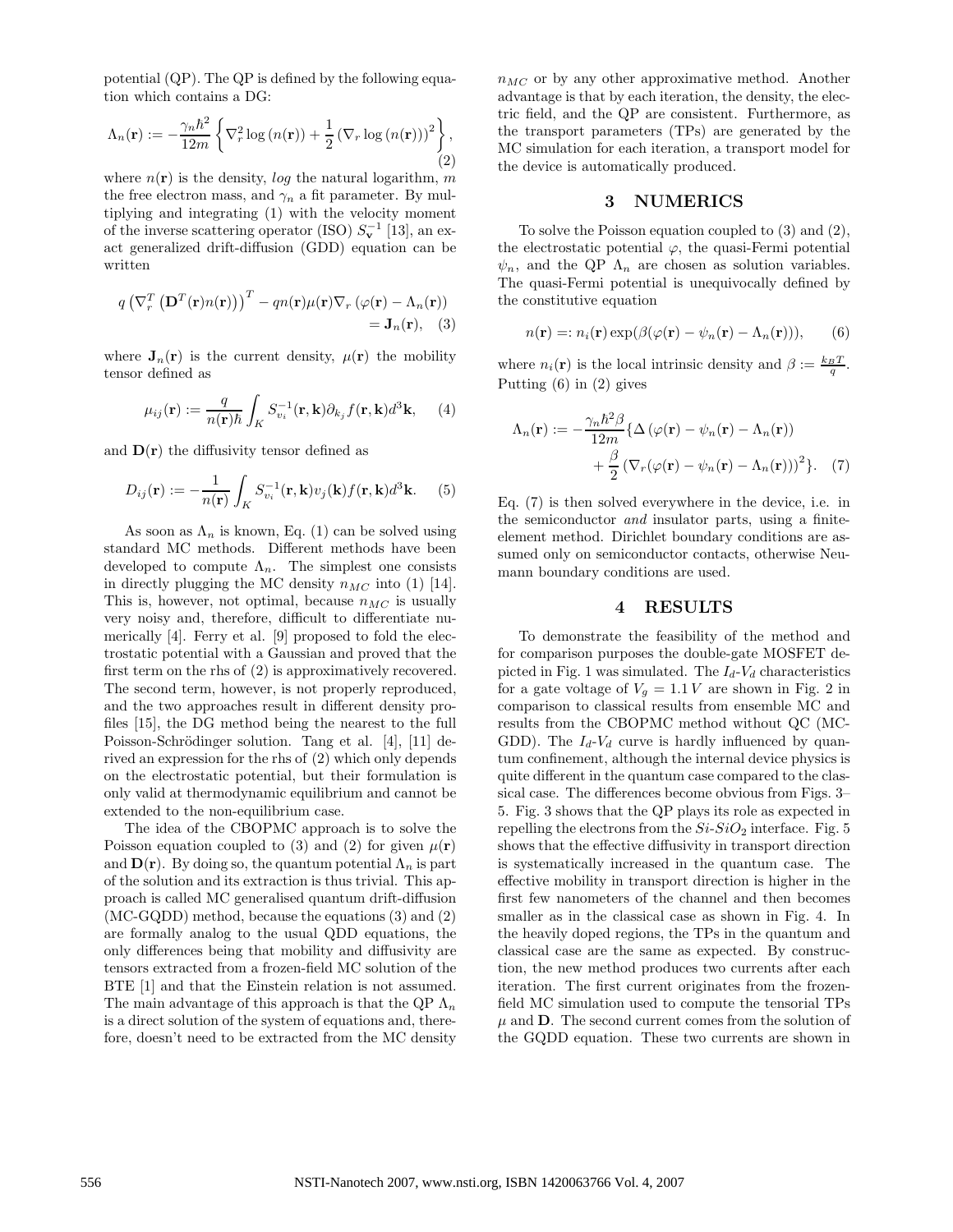

Figure 1: Double-gate MOSFET: Geometry and doping profile.



Figure 2:  $I_d$ - $V_d$  characteristics at  $V_g = 1.1 V$ .

Fig. 6 as a function of the iteration number for a chosen bias. As expected, the two currents seem to converge towards the same value, which may be interpreted as a sign for convergence. Finally, two-dimensional profiles of the TPs and of the resulting current density are shown in Figs. 7–9. The asymmetry in the TPs originates from the asymmetric doping of the device (Fig. 1). The simulation that produced these results was run in parallel using MPI-2 on 64 CPUs of type AMD Opteron(tm) 285 and took 12 hours.

## 5 CONCLUSION

The current-based one-particle Monte Carlo method has been extended to take into account the Wigner quan-



Figure 3: Profile of the density as function of y at  $x = 0$ .



Figure 4: Effective mobility in the transport direction as function of x.



Figure 5: Effective diffusivity in the transport direction as function of x.



Figure 6: Comparison of the drain-current computed by Monte Carlo and computed by MC-GQDD at  $V_d =$  $0.4 V.$ 



Figure 7: xx component of the mobility tensor at  $V_d =$  $0.7 V.$